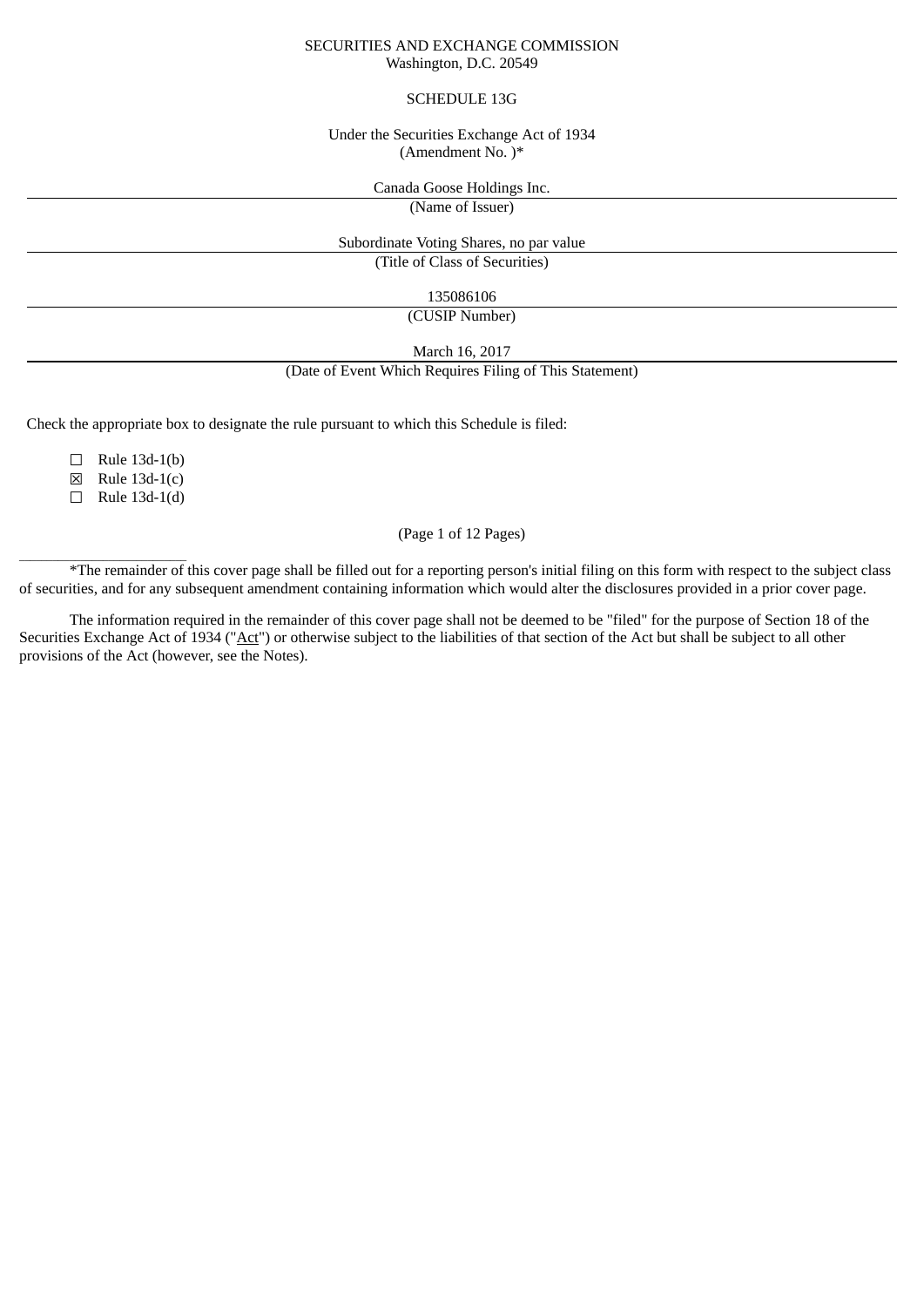| 1                                                                                                                              | <b>NAME OF REPORTING PERSON</b><br>Adage Capital Partners, L.P.           |                                            |                          |
|--------------------------------------------------------------------------------------------------------------------------------|---------------------------------------------------------------------------|--------------------------------------------|--------------------------|
| $\overline{2}$                                                                                                                 | CHECK THE APPROPRIATE BOX IF A MEMBER OF A GROUP                          |                                            | (a) $\Box$<br>(b) $\Box$ |
| 3                                                                                                                              | <b>SEC USE ONLY</b>                                                       |                                            |                          |
| 4                                                                                                                              | CITIZENSHIP OR PLACE OF ORGANIZATION<br>Delaware                          |                                            |                          |
| <b>NUMBER OF</b><br><b>SHARES</b><br><b>BENEFICIALLY</b><br><b>OWNED BY</b><br><b>EACH</b><br><b>REPORTING</b><br>PERSON WITH: | 5                                                                         | <b>SOLE VOTING POWER</b><br>$\mathbf{0}$   |                          |
|                                                                                                                                | 6                                                                         | <b>SHARED VOTING POWER</b><br>1,631,000    |                          |
|                                                                                                                                | 7                                                                         | SOLE DISPOSITIVE POWER<br>$\boldsymbol{0}$ |                          |
|                                                                                                                                | 8                                                                         | SHARED DISPOSITIVE POWER<br>1,631,000      |                          |
| 9                                                                                                                              | AGGREGATE AMOUNT BENEFICIALLY OWNED BY EACH REPORTING PERSON<br>1,631,000 |                                            |                          |
| 10                                                                                                                             | CHECK BOX IF THE AGGREGATE AMOUNT IN ROW (9) EXCLUDES CERTAIN SHARES      |                                            |                          |
| 11                                                                                                                             | PERCENT OF CLASS REPRESENTED BY AMOUNT IN ROW (9)<br>8.16%                |                                            |                          |
| 12                                                                                                                             | <b>TYPE OF REPORTING PERSON</b><br>PN                                     |                                            |                          |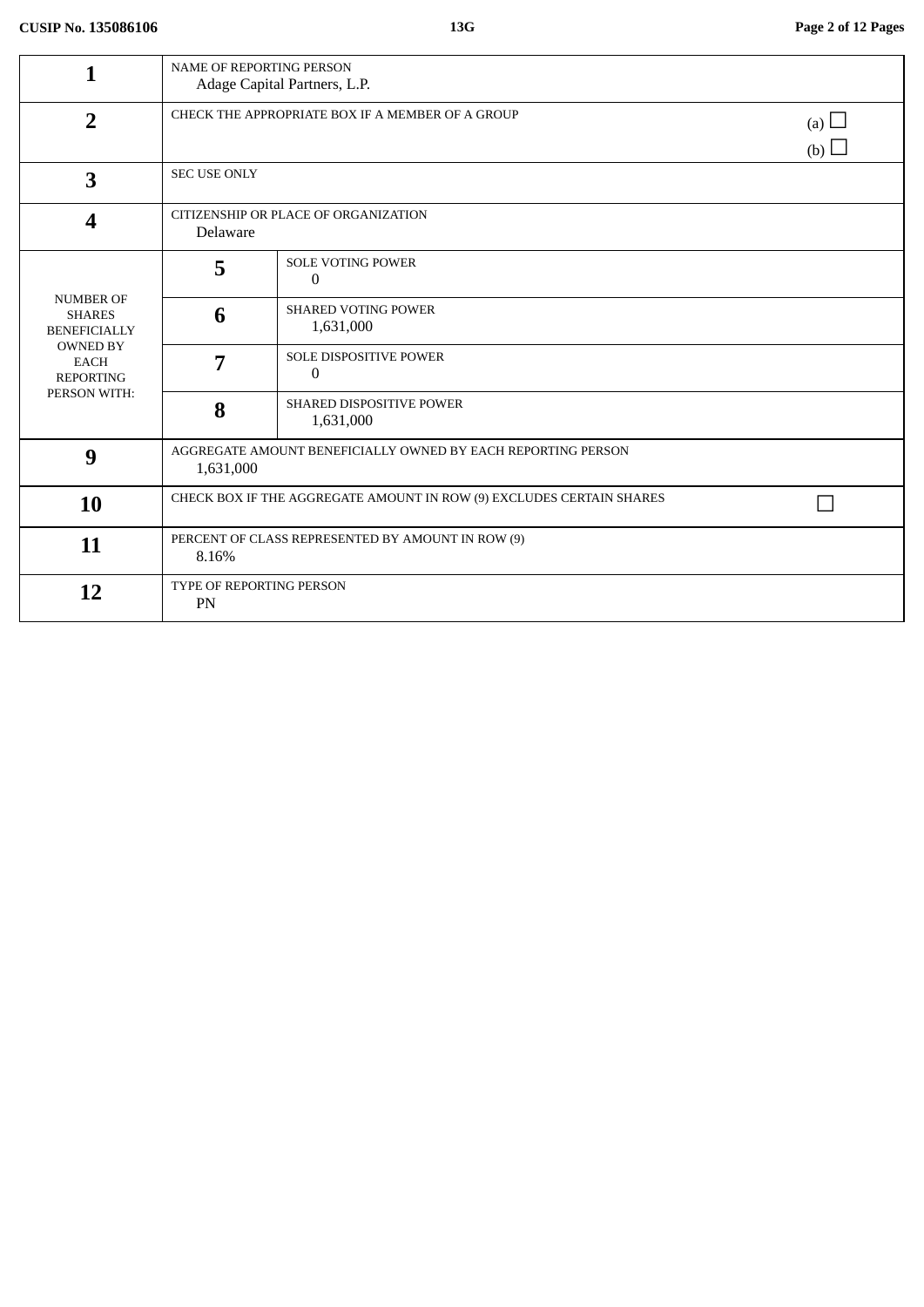|                                                                                                                                | NAME OF REPORTING PERSON<br>Adage Capital Partners GP, L.L.C.                |                                           |  |  |
|--------------------------------------------------------------------------------------------------------------------------------|------------------------------------------------------------------------------|-------------------------------------------|--|--|
| $\overline{2}$                                                                                                                 | CHECK THE APPROPRIATE BOX IF A MEMBER OF A GROUP<br>(a) $\Box$<br>(b) $\Box$ |                                           |  |  |
| 3                                                                                                                              | <b>SEC USE ONLY</b>                                                          |                                           |  |  |
| 4                                                                                                                              | CITIZENSHIP OR PLACE OF ORGANIZATION<br>Delaware                             |                                           |  |  |
| <b>NUMBER OF</b><br><b>SHARES</b><br><b>BENEFICIALLY</b><br><b>OWNED BY</b><br><b>EACH</b><br><b>REPORTING</b><br>PERSON WITH: | 5                                                                            | <b>SOLE VOTING POWER</b><br>$\Omega$      |  |  |
|                                                                                                                                | 6                                                                            | <b>SHARED VOTING POWER</b><br>1,631,000   |  |  |
|                                                                                                                                | 7                                                                            | <b>SOLE DISPOSITIVE POWER</b><br>$\bf{0}$ |  |  |
|                                                                                                                                | 8                                                                            | SHARED DISPOSITIVE POWER<br>1,631,000     |  |  |
| 9                                                                                                                              | AGGREGATE AMOUNT BENEFICIALLY OWNED BY EACH REPORTING PERSON<br>1,631,000    |                                           |  |  |
| 10                                                                                                                             | CHECK BOX IF THE AGGREGATE AMOUNT IN ROW (9) EXCLUDES CERTAIN SHARES         |                                           |  |  |
| 11                                                                                                                             | PERCENT OF CLASS REPRESENTED BY AMOUNT IN ROW (9)<br>8.16%                   |                                           |  |  |
| 12                                                                                                                             | TYPE OF REPORTING PERSON<br>00                                               |                                           |  |  |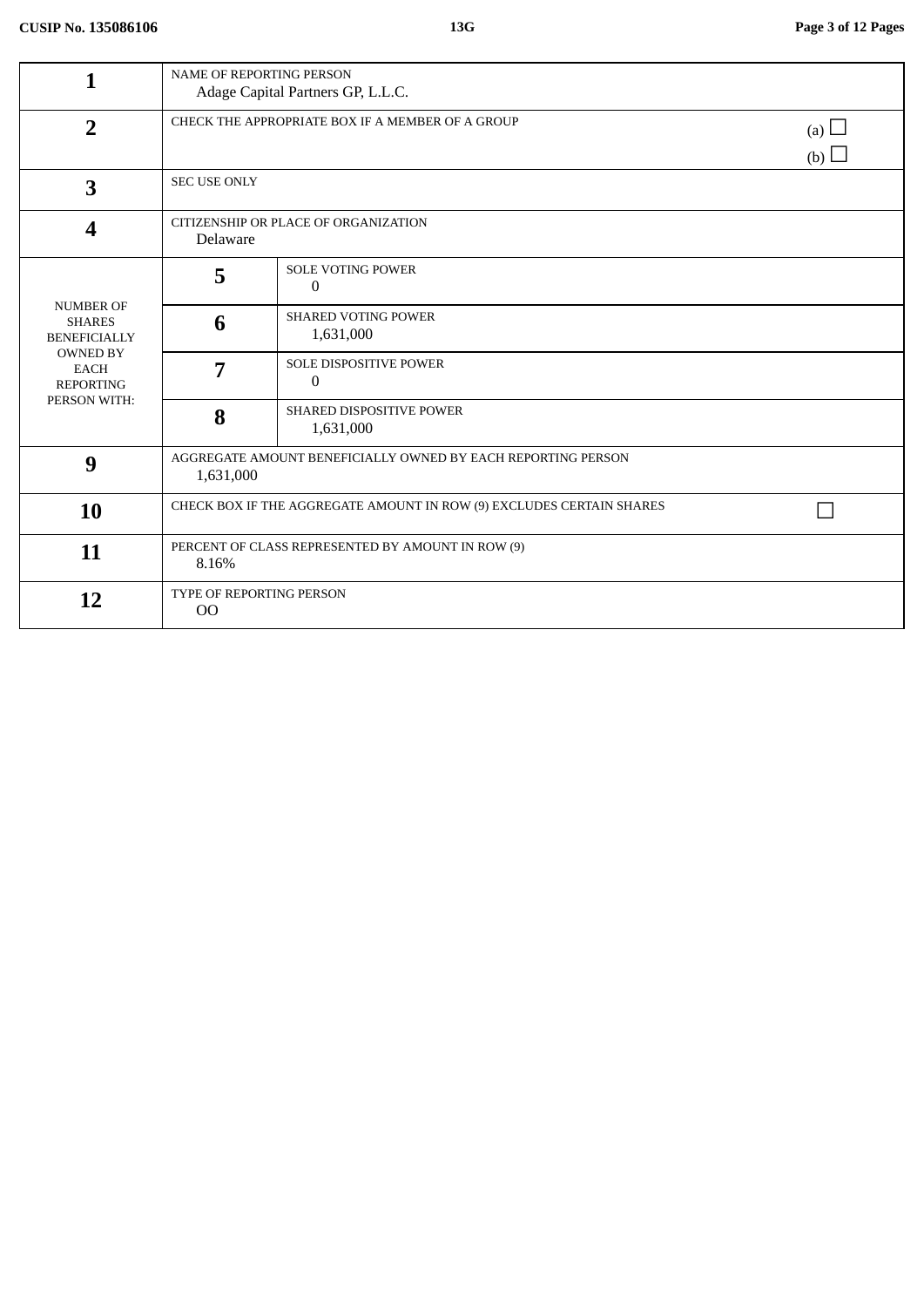| 1                                                                                                                              | <b>NAME OF REPORTING PERSON</b><br>Adage Capital Advisors, L.L.C.            |                                                 |  |  |
|--------------------------------------------------------------------------------------------------------------------------------|------------------------------------------------------------------------------|-------------------------------------------------|--|--|
| $\overline{2}$                                                                                                                 | CHECK THE APPROPRIATE BOX IF A MEMBER OF A GROUP<br>(a) $\Box$<br>(b) $\Box$ |                                                 |  |  |
| 3                                                                                                                              | <b>SEC USE ONLY</b>                                                          |                                                 |  |  |
| 4                                                                                                                              | CITIZENSHIP OR PLACE OF ORGANIZATION<br>Delaware                             |                                                 |  |  |
| <b>NUMBER OF</b><br><b>SHARES</b><br><b>BENEFICIALLY</b><br><b>OWNED BY</b><br><b>EACH</b><br><b>REPORTING</b><br>PERSON WITH: | 5                                                                            | SOLE VOTING POWER<br>$\Omega$                   |  |  |
|                                                                                                                                | 6                                                                            | <b>SHARED VOTING POWER</b><br>1,631,000         |  |  |
|                                                                                                                                | 7                                                                            | <b>SOLE DISPOSITIVE POWER</b><br>$\overline{0}$ |  |  |
|                                                                                                                                | 8                                                                            | <b>SHARED DISPOSITIVE POWER</b><br>1,631,000    |  |  |
| 9                                                                                                                              | AGGREGATE AMOUNT BENEFICIALLY OWNED BY EACH REPORTING PERSON<br>1,631,000    |                                                 |  |  |
| 10                                                                                                                             | CHECK BOX IF THE AGGREGATE AMOUNT IN ROW (9) EXCLUDES CERTAIN SHARES         |                                                 |  |  |
| 11                                                                                                                             | PERCENT OF CLASS REPRESENTED BY AMOUNT IN ROW (9)<br>8.16%                   |                                                 |  |  |
| 12                                                                                                                             | TYPE OF REPORTING PERSON<br>O <sub>O</sub>                                   |                                                 |  |  |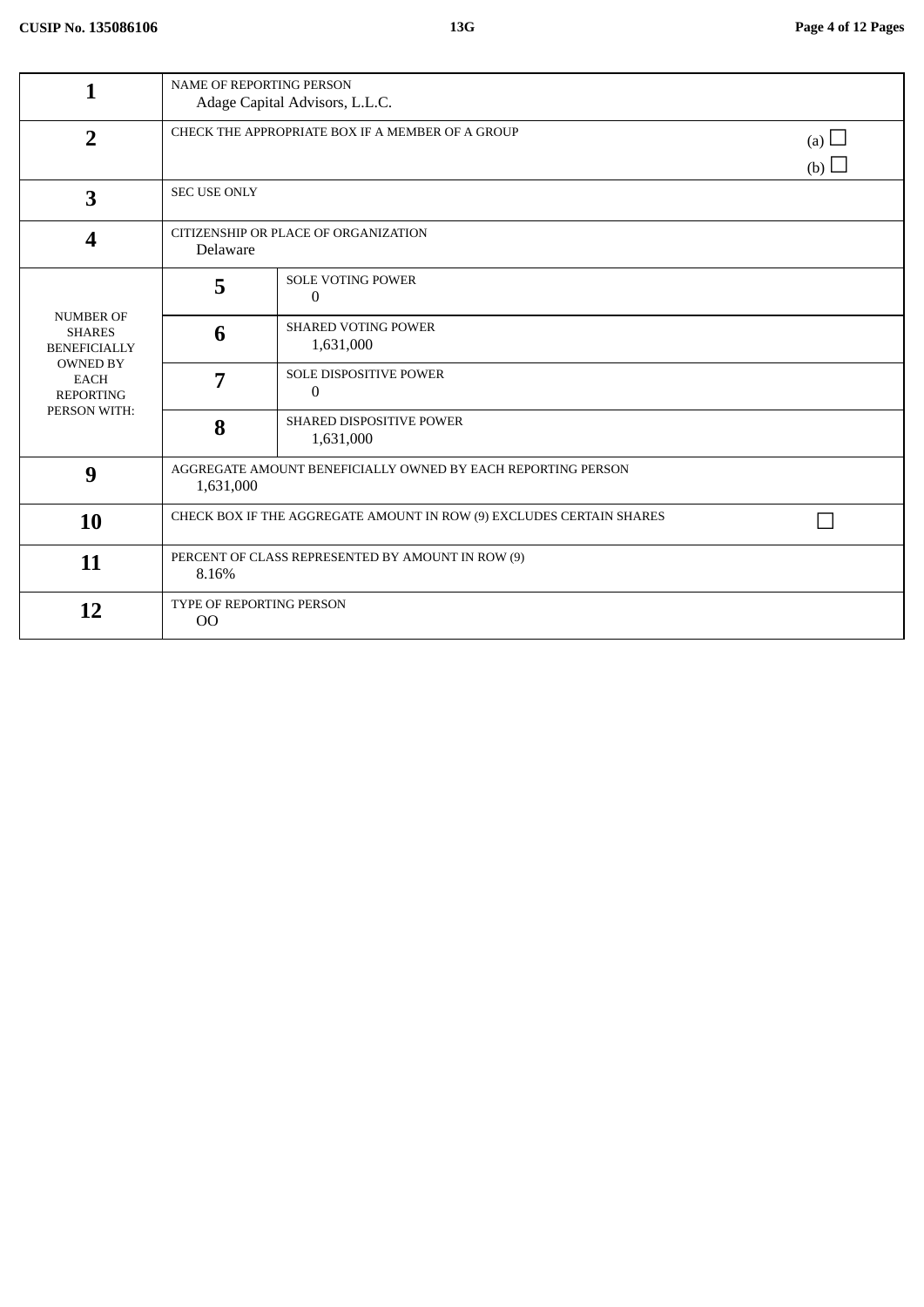| 1                                                                                                                              | NAME OF REPORTING PERSON<br>Robert Atchinson                              |                                                   |                   |
|--------------------------------------------------------------------------------------------------------------------------------|---------------------------------------------------------------------------|---------------------------------------------------|-------------------|
| $\overline{2}$                                                                                                                 | CHECK THE APPROPRIATE BOX IF A MEMBER OF A GROUP                          |                                                   | (a) $\Box$<br>(b) |
| $\overline{\mathbf{3}}$                                                                                                        | <b>SEC USE ONLY</b>                                                       |                                                   |                   |
| 4                                                                                                                              | CITIZENSHIP OR PLACE OF ORGANIZATION<br><b>United States</b>              |                                                   |                   |
| <b>NUMBER OF</b><br><b>SHARES</b><br><b>BENEFICIALLY</b><br><b>OWNED BY</b><br><b>EACH</b><br><b>REPORTING</b><br>PERSON WITH: | 5                                                                         | <b>SOLE VOTING POWER</b><br>$\mathbf{0}$          |                   |
|                                                                                                                                | 6                                                                         | <b>SHARED VOTING POWER</b><br>1,631,000           |                   |
|                                                                                                                                | 7                                                                         | <b>SOLE DISPOSITIVE POWER</b><br>$\boldsymbol{0}$ |                   |
|                                                                                                                                | 8                                                                         | SHARED DISPOSITIVE POWER<br>1,631,000             |                   |
| 9                                                                                                                              | AGGREGATE AMOUNT BENEFICIALLY OWNED BY EACH REPORTING PERSON<br>1,631,000 |                                                   |                   |
| 10                                                                                                                             | CHECK BOX IF THE AGGREGATE AMOUNT IN ROW (9) EXCLUDES CERTAIN SHARES      |                                                   |                   |
| 11                                                                                                                             | PERCENT OF CLASS REPRESENTED BY AMOUNT IN ROW (9)<br>8.16%                |                                                   |                   |
| 12                                                                                                                             | TYPE OF REPORTING PERSON<br>IN                                            |                                                   |                   |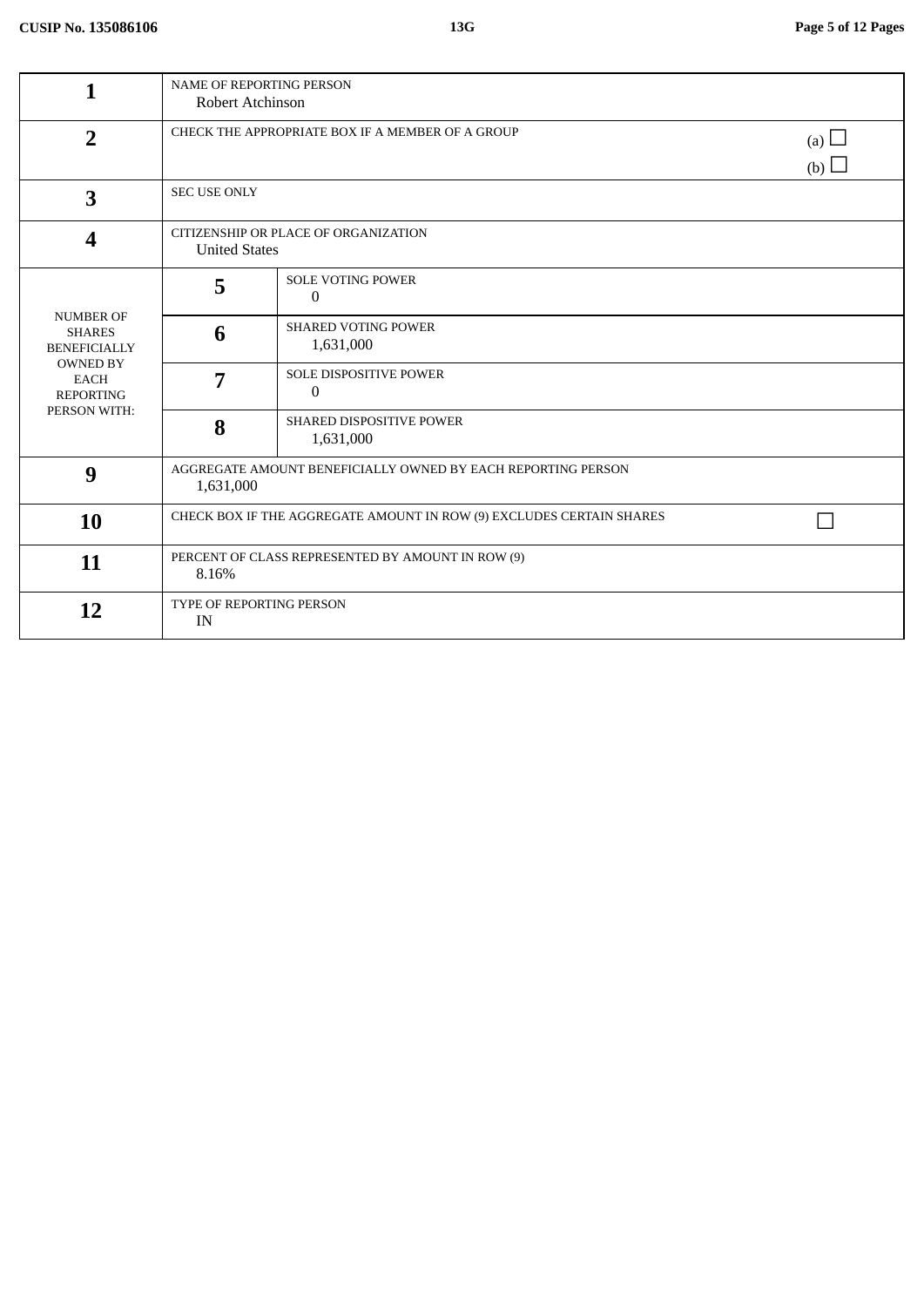| 1                                                                                                                              | <b>NAME OF REPORTING PERSON</b><br>Phillip Gross                             |                                              |  |
|--------------------------------------------------------------------------------------------------------------------------------|------------------------------------------------------------------------------|----------------------------------------------|--|
| $\overline{2}$                                                                                                                 | CHECK THE APPROPRIATE BOX IF A MEMBER OF A GROUP<br>(a) $\Box$<br>(b) $\Box$ |                                              |  |
| 3                                                                                                                              | <b>SEC USE ONLY</b>                                                          |                                              |  |
| 4                                                                                                                              | CITIZENSHIP OR PLACE OF ORGANIZATION<br><b>United States</b>                 |                                              |  |
| <b>NUMBER OF</b><br><b>SHARES</b><br><b>BENEFICIALLY</b><br><b>OWNED BY</b><br><b>EACH</b><br><b>REPORTING</b><br>PERSON WITH: | 5                                                                            | <b>SOLE VOTING POWER</b><br>0                |  |
|                                                                                                                                | 6                                                                            | <b>SHARED VOTING POWER</b><br>1,631,000      |  |
|                                                                                                                                | 7                                                                            | <b>SOLE DISPOSITIVE POWER</b><br>$\theta$    |  |
|                                                                                                                                | 8                                                                            | <b>SHARED DISPOSITIVE POWER</b><br>1,631,000 |  |
| 9                                                                                                                              | AGGREGATE AMOUNT BENEFICIALLY OWNED BY EACH REPORTING PERSON<br>1,631,000    |                                              |  |
| 10                                                                                                                             | CHECK BOX IF THE AGGREGATE AMOUNT IN ROW (9) EXCLUDES CERTAIN SHARES         |                                              |  |
| 11                                                                                                                             | PERCENT OF CLASS REPRESENTED BY AMOUNT IN ROW (9)<br>8.16%                   |                                              |  |
| 12                                                                                                                             | TYPE OF REPORTING PERSON<br>IN                                               |                                              |  |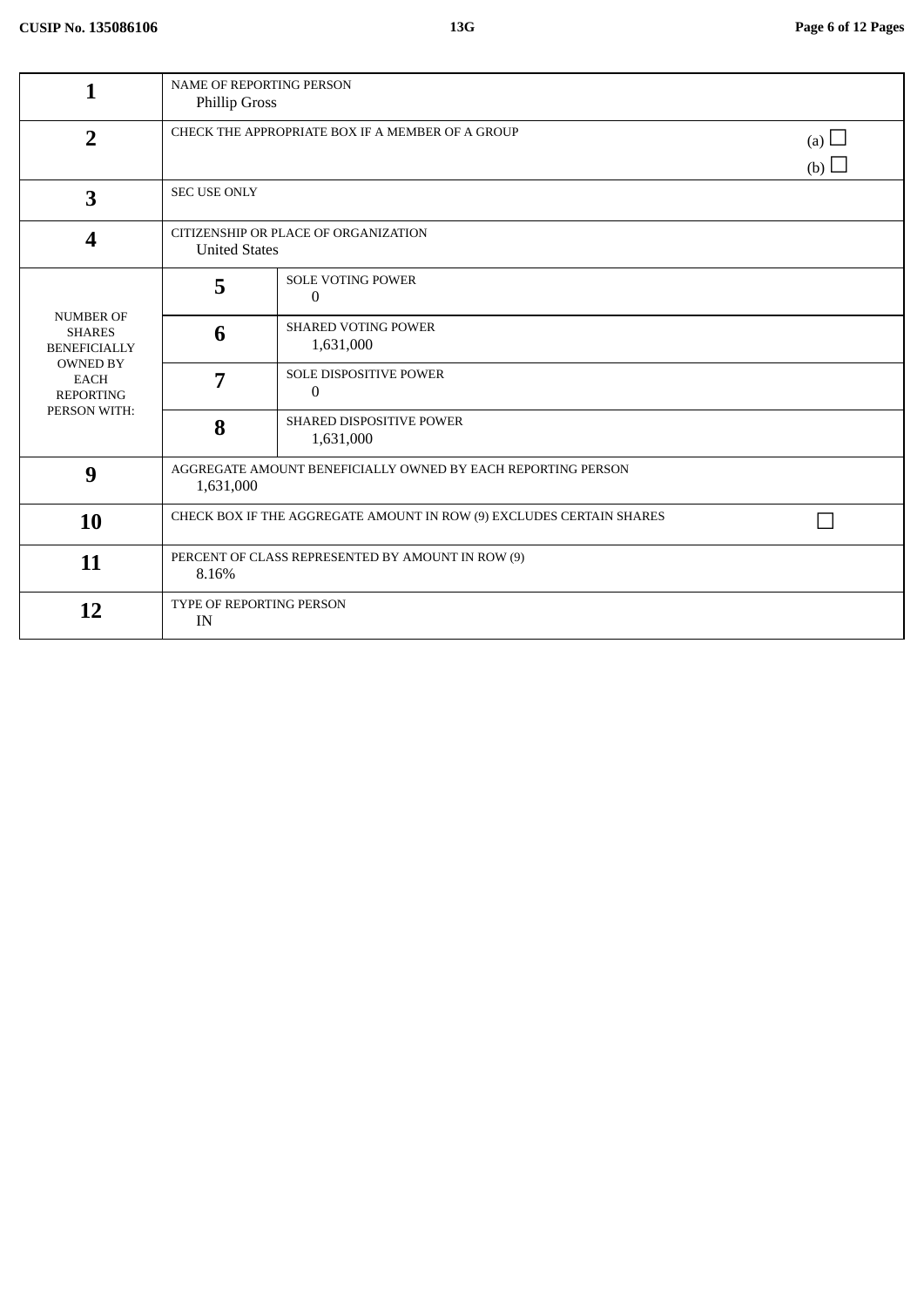# **Item 1(b). ADDRESS OF ISSUER'S PRINCIPAL EXECUTIVE OFFICES**

The Company's principal executive offices are located at 250 Bowie Avenue, Toronto, Ontario, Canada M6E 4Y2.

# **Item 2(a). NAME OF PERSON FILING**

This statement is filed by:

- (i) Adage Capital Partners, L.P., a Delaware limited partnership ("ACP") with respect to the Subordinate Voting Shares directly owned by it;
- (ii) Adage Capital Partners GP, L.L.C., a limited liability company organized under the laws of the State of Delaware ("ACPGP"), as general partner of ACP with respect to the Subordinate Voting Shares directly owned by ACP;
- (iii) Adage Capital Advisors, L.L.C., a limited liability company organized under the laws of the State of Delaware ("ACA"), as managing member of ACPGP, general partner of ACP, with respect to the Subordinate Voting Shares directly owned by ACP;
- (iv) Robert Atchinson ("Mr. Atchinson"), as managing member of ACA, managing member of ACPGP, general partner of ACP with respect to the Subordinate Voting Shares directly owned by ACP; and
- (v) Phillip Gross ("Mr. Gross"), as managing member of ACA, managing member of ACPGP, general partner of ACP with respect to the Subordinate Voting Shares directly owned by ACP.

The foregoing persons are hereinafter sometimes collectively referred to as the "Reporting Persons." Any disclosures herein with respect to persons other than the Reporting Persons are made on information and belief after making inquiry to the appropriate party.

The filing of this statement should not be construed in and of itself as an admission by any Reporting Person as to beneficial ownership of the securities reported herein.

# **Item 2(b). ADDRESS OF PRINCIPAL BUSINESS OFFICE OR, IF NONE, RESIDENCE**

The address of the business office of each of the Reporting Persons is 200 Clarendon Street, 52nd floor, Boston, Massachusetts 02116.

# **Item 2(c). CITIZENSHIP**

ACP is a limited partnership organized under the laws of the State of Delaware. ACPGP and ACA are limited liability companies organized under the laws of the State of Delaware. Messrs. Gross and Atchinson are citizens of the United States.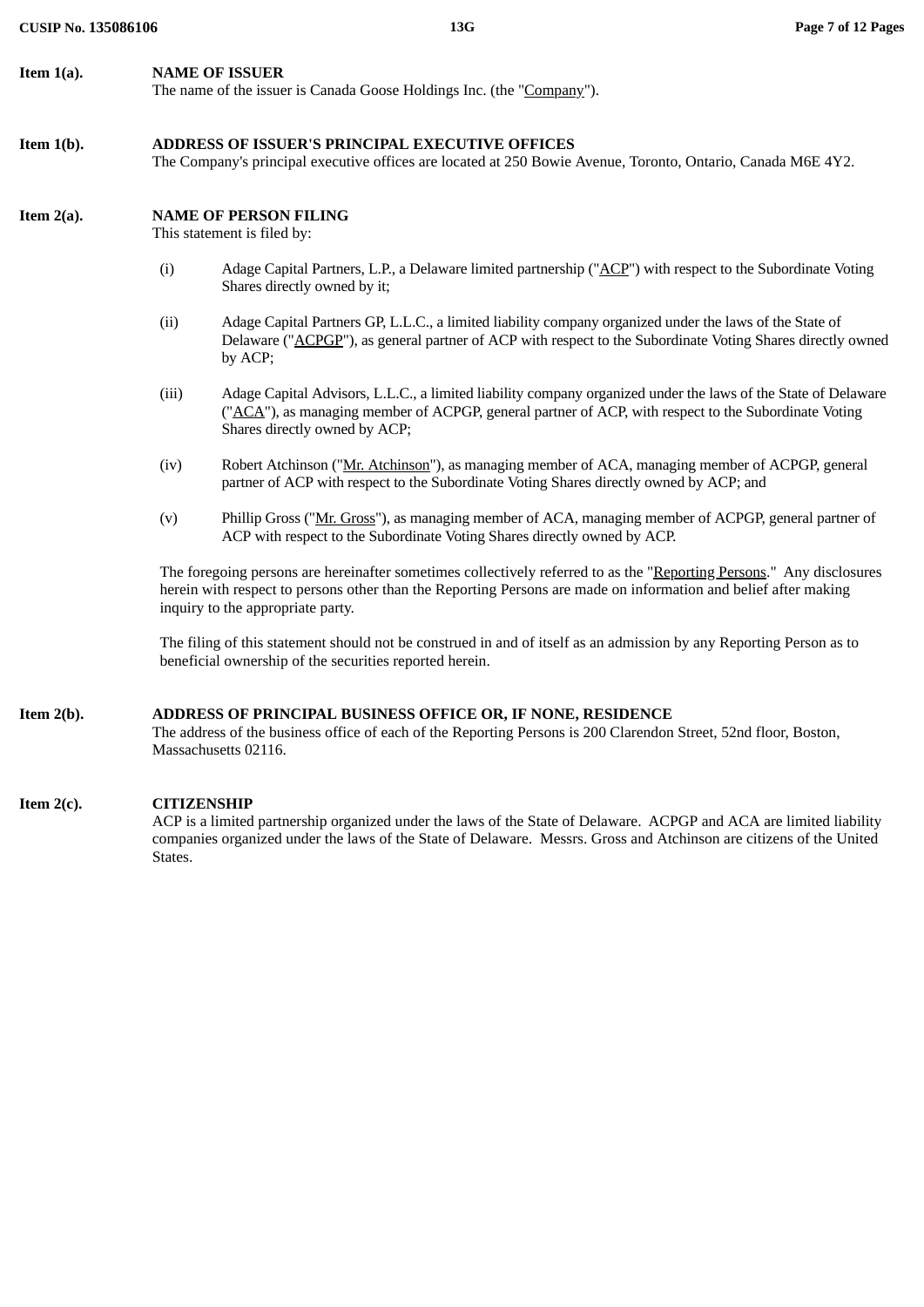| <b>CUSIP No. 135086106</b> |                                                                                                            |        | 13G                                                                                                                                                                             | Page 8 of 12 Pages |
|----------------------------|------------------------------------------------------------------------------------------------------------|--------|---------------------------------------------------------------------------------------------------------------------------------------------------------------------------------|--------------------|
| Item $2(d)$ .              | TITLE OF CLASS OF SECURITIES<br>Subordinate Voting Shares, no par value (the "Subordinate Voting Shares"). |        |                                                                                                                                                                                 |                    |
| Item $2(e)$ .              | <b>CUSIP NUMBER</b><br>135086106                                                                           |        |                                                                                                                                                                                 |                    |
| Item 3.                    | (a)                                                                                                        | $\Box$ | IF THIS STATEMENT IS FILED PURSUANT TO Rules 13d-1(b), OR 13d-2(b) OR (c), CHECK WHETHER<br>THE PERSON FILING IS A:<br>Broker or dealer registered under Section 15 of the Act; |                    |
|                            | (b)                                                                                                        | $\Box$ | Bank as defined in Section $3(a)(6)$ of the Act;                                                                                                                                |                    |
|                            | (c)                                                                                                        | $\Box$ | Insurance company as defined in Section $3(a)(19)$ of the Act;                                                                                                                  |                    |
|                            | (d)                                                                                                        | $\Box$ | Investment company registered under Section 8 of the Investment Company Act of 1940;                                                                                            |                    |
|                            | (e)                                                                                                        | $\Box$ | An investment adviser in accordance with Rule 13d-1(b)(1)(ii)(E);                                                                                                               |                    |
|                            | (f)                                                                                                        | $\Box$ | An employee benefit plan or endowment fund in accordance with Rule $13d-1(b)(1)(ii)(F)$ ;                                                                                       |                    |
|                            | (g)                                                                                                        | $\Box$ | A parent holding company or control person in accordance with Rule 13d-1(b)(1)(ii)(G);                                                                                          |                    |
|                            | (h)                                                                                                        | $\Box$ | A savings association as defined in Section 3(b) of the Federal Deposit Insurance Act;                                                                                          |                    |
|                            | (i)                                                                                                        | $\Box$ | A church plan that is excluded from the definition of an investment company under Section $3(c)(14)$ of<br>the Investment Company Act;                                          |                    |
|                            | (j)                                                                                                        | $\Box$ | A non-U.S. institution in accordance with Rule 13d-1(b)(1)(ii)(J);                                                                                                              |                    |

(k)  $\Box$  Group, in accordance with Rule 13d-1(b)(1)(ii)(K).

If filing as a non-U.S. institution in accordance with Rule 13d-1(b)(1)(ii)(J), please specify the type of institution: Not applicable.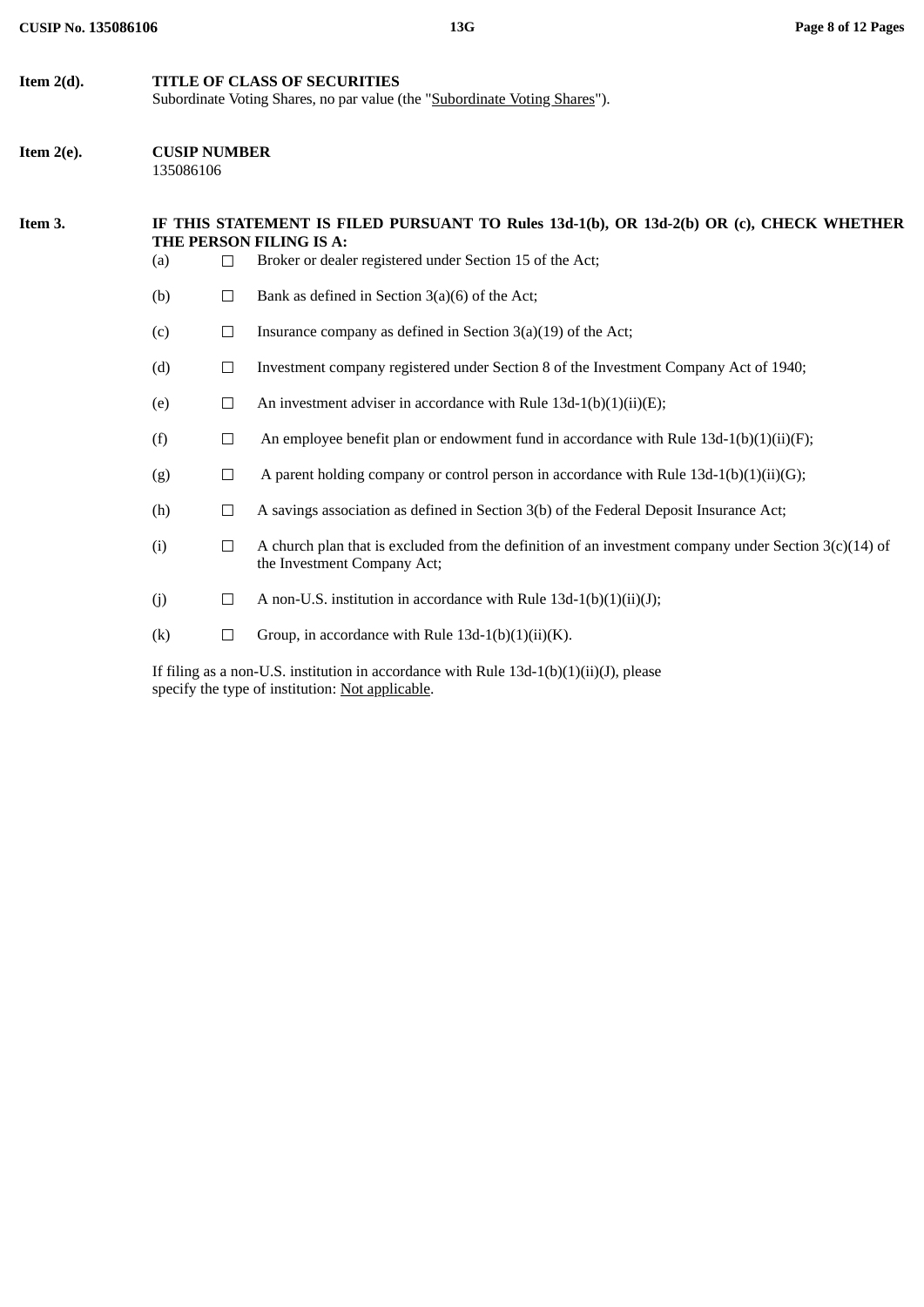## **Item 4. OWNERSHIP**

- A. Adage Capital Partners, L.P., Adage Capital Partners GP, L.L.C. and Adage Capital Advisors, L.L.C.
	- (a) Amount beneficially owned: 1,631,000
	- (b) Percent of class: 8.16%. The percentage set forth in this Schedule 13G is calculated based upon the 20,000,000 Subordinate Voting Shares reported to be issued and outstanding in the Company's Prospectus filed with the Securities and Exchange Commission pursuant to Rule 424(b)(4) on March 16, 2017 after giving effect to the completion of the offering, as described therein.
	- (c) (i) Sole power to vote or direct the vote: 0
		- (ii) Shared power to vote or direct the vote: 1,631,000
		- (iii) Sole power to dispose or direct the disposition: 0
		- (iv) Shared power to dispose or direct the disposition of: 1,631,000

ACP has the power to dispose of and the power to vote the Subordinate Voting Shares beneficially owned by it, which power may be exercised by its general partner, ACPGP. ACA, as managing member of ACPGP, directs ACPGP's operations. Neither ACPGP nor ACA directly own any Subordinate Voting Shares. By reason of the provisions of Rule 13d-3 of the Securities Exchange Act of 1934 (the "Act"), ACPGP and ACA may be deemed to beneficially own the shares owned by ACP.

- B. Robert Atchinson and Phillip Gross
	- (a) Amount beneficially owned: 1,631,000
	- (b) Percent of class: 8.16%
	- (c) (i) Sole power to vote or direct the vote: 0
		- (ii) Shared power to vote or direct the vote: 1,631,000
		- (iii) Sole power to dispose or direct the disposition: 0
		- (iv) Shared power to dispose or direct the disposition: 1,631,000

Messrs. Atchinson and Gross, as managing members of ACA, have shared power to vote the Subordinate Voting Shares beneficially owned by ACP. Neither Mr. Atchinson nor Mr. Gross directly own any Subordinate Voting Shares. By reason of the provisions of Rule 13d-3 of the Act, each may be deemed to beneficially own the shares beneficially owned by ACP.

## **Item 5. OWNERSHIP OF FIVE PERCENT OR LESS OF A CLASS** Not applicable.

## **Item 6. OWNERSHIP OF MORE THAN FIVE PERCENT ON BEHALF OF ANOTHER PERSON** Not applicable.

**Item 7. IDENTIFICATION AND CLASSIFICATION OF THE SUBSIDIARY WHICH ACQUIRED THE SECURITY BEING REPORTED ON BY THE PARENT HOLDING COMPANY OR CONTROL PERSON** Not applicable.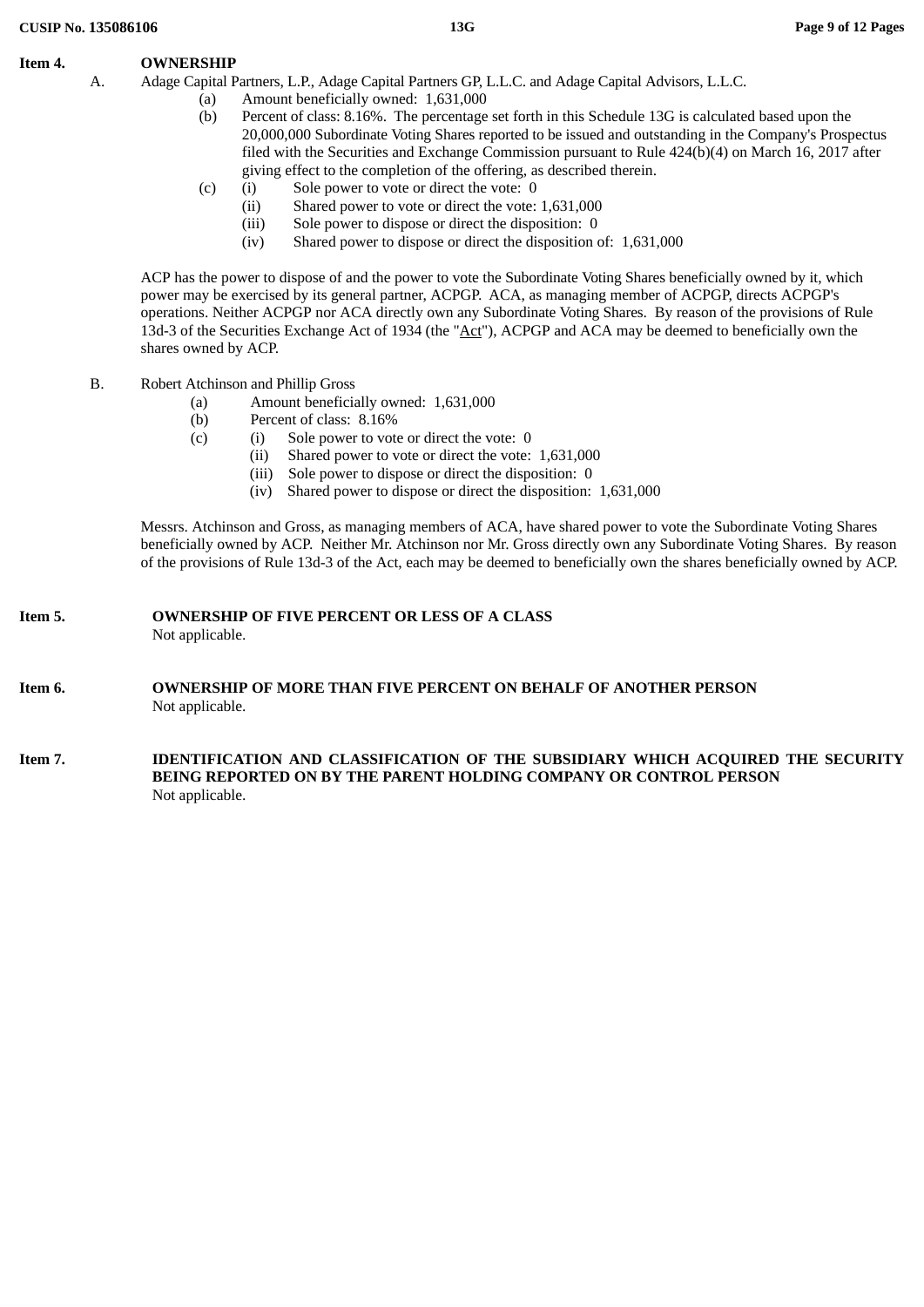# **Item 8. IDENTIFICATION AND CLASSIFICATION OF MEMBERS OF THE GROUP** Not applicable.

**Item 9. NOTICE OF DISSOLUTION OF GROUP** Not applicable.

## **Item 10. CERTIFICATION**

Each of the Reporting Persons hereby makes the following certification:

By signing below each Reporting Person certifies that, to the best of his or its knowledge and belief, the securities referred to above were not acquired and are not held for the purpose of or with the effect of changing or influencing the control of the issuer of the securities and were not acquired and are not held in connection with or as a participant in any transaction having that purpose or effect.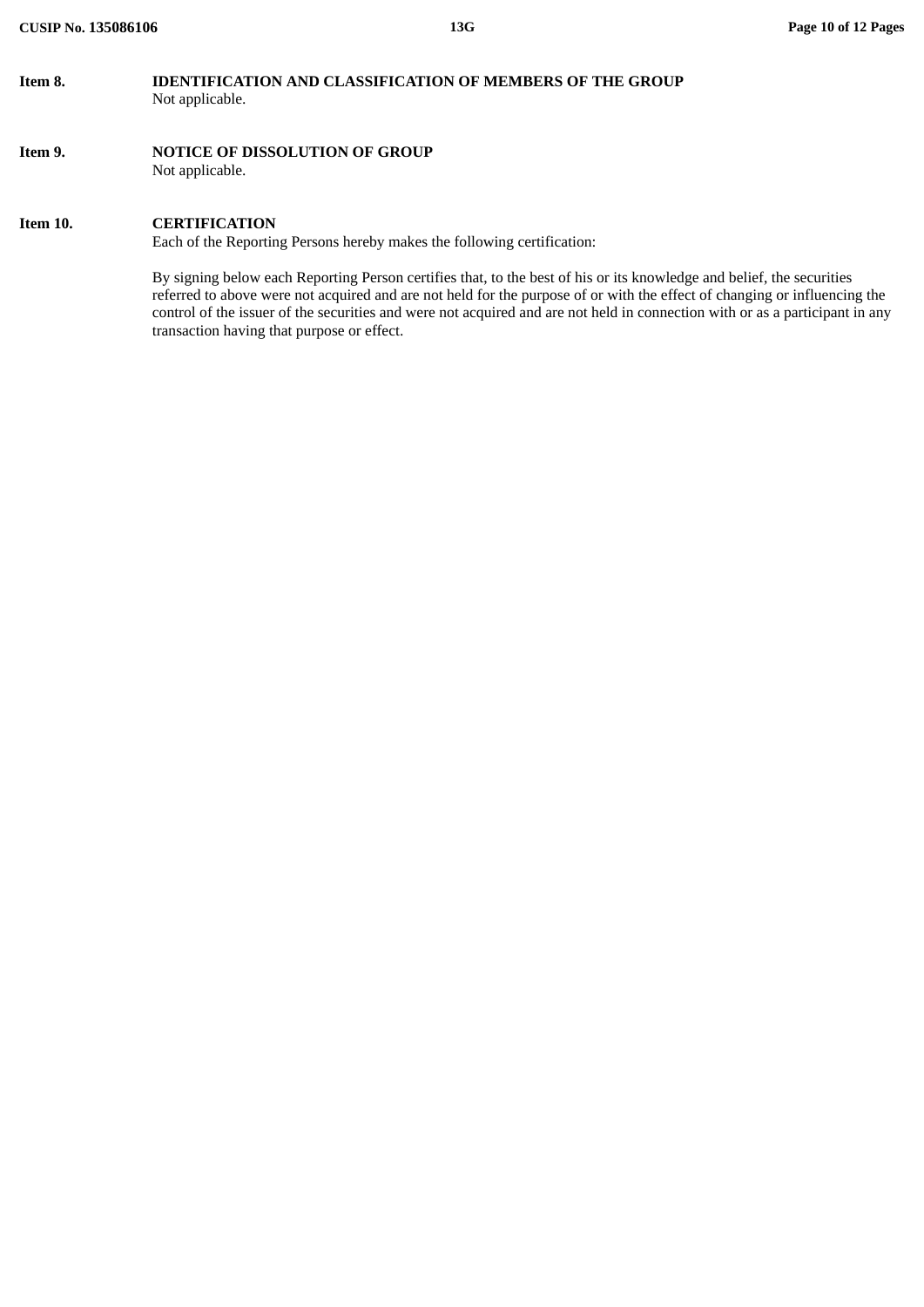# **SIGNATURES**

After reasonable inquiry and to the best of his or its knowledge and belief, each of the undersigned certifies that the information set forth in this statement is true, complete and correct.

DATE: March 27, 2017

ADAGE CAPITAL PARTNERS, L.P. By: Adage Capital Partners GP, L.L.C., its general partner

By: Adage Capital Advisors, L.L.C., its managing member

/s/ Robert Atchinson Name: Robert Atchinson Title: Managing Member

ADAGE CAPITAL PARTNERS GP, L.L.C. By: Adage Capital Advisors, L.L.C., its managing member

/s/ Robert Atchinson Name: Robert Atchinson Title: Managing Member

ADAGE CAPITAL ADVISORS, L.L.C.

/s/ Robert Atchinson Name: Robert Atchinson Title: Managing Member

ROBERT ATCHINSON

/s/ Robert Atchinson ROBERT ATCHINSON, individually

PHILLIP GROSS

/s/ Phillip Gross PHILLIP GROSS, individually